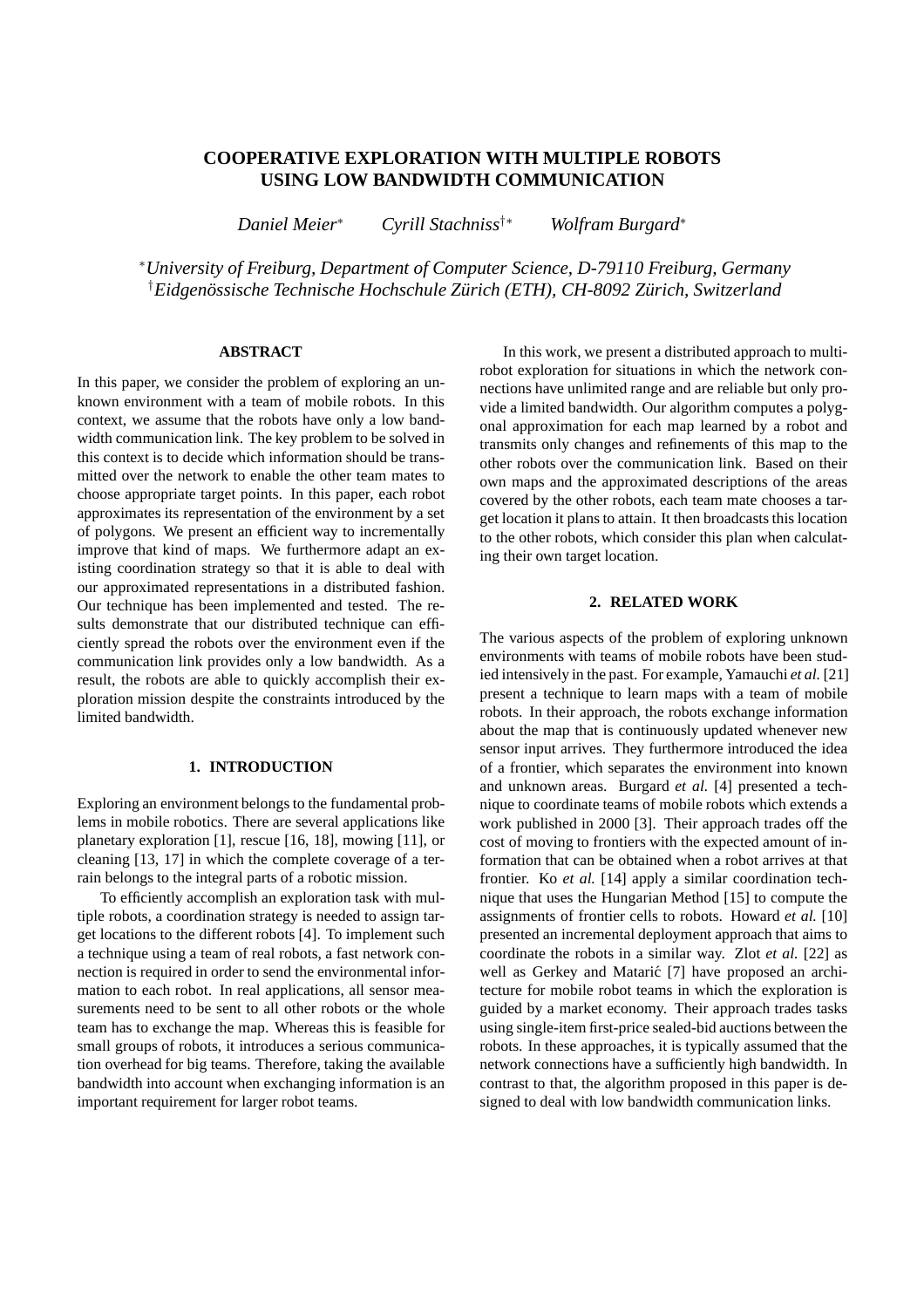

Figure 1: This figure shows the polygon map (right) that is derived by our algorithm from the grid map (left).

In [2], Balch and Arkin analyze the effects of different kinds of communication on the performance of teams of mobile robots that perform tasks like searching for objects or covering a terrain. The "graze task" carried out by the team of robots corresponds to an exploration behavior. One of the results is that the communication of goal locations does not help if the robots can detect the "graze swathes" of other robots. In this paper, we seek to minimize the communication between the robots by utilizing a polygonal approximation of the maps of the individual robots. Recently, specialized coordination techniques have been published for certain domains. In the context of RoboCup, different coordination behaviors are used in combination with role assignment techniques [12, 19].

In the literature, several techniques are available that reduce polygons consisting of originally  $n$  vertices to similar polygons consisting of a subset of  $m$  vertices (see Heckbert and Garland [8] or Buzer [5] for comprehensive surveys). In our approach, we apply the Douglas-Peucker algorithm [6] which, according to [20], is one of the most visually effective line simplification algorithms. In the past, many improvements have been proposed for the basic Douglas-Peucker algorithm. Hershberger and Snoeyink [9] proposed an  $O(n \log n)$  variant of the basic Douglas-Peucker algorithm whose time complexity is  $O(nm)$ . Another improvement of this algorithm that avoids self-intersecting approximations is the star-shaped Douglas-Peucker algorithm [20].

The contribution of this paper is an approach that is able to efficiently explore an unknown environment with mobile robots that only have a low bandwidth connection to exchange information. Our algorithm approximates the environment using line simplification techniques to obtain a compact geometric model which then is used to coordinate the robots. Compared to the full map, these polygonal approximations require seriously fewer memory and this way can be more efficiently communicated.



Figure 2: Case 1: A vertex, which was located on  $\mathcal{B}_{t-1}$  is no longer located on  $\mathcal{B}_t$  due to newly observed areas.

## **3. APPROXIMATING THE ENVIRONMENTAL MODEL**

The key idea of our approach to deal with a low bandwidth communication link during exploration is to compute an approximative but compact representation of the environment and to communicate only this compact model between the robots. To obtain the compact approximation of the map, we compute a set of polygons which are extracted from a grid map of each robot. The polygons contained in a polygon map can contain either free or unknown space. Polygons that are contained inside of other polygons have a higher priority and thus overwrite the occupancy values of the outer polygons (compare Figure 1). The boundaries of a polygon can represent either free, occupied or unknown areas. These polygon maps are learned by extracting the contours of a robot's field of view and of the observed obstacles. We then apply an adapted version of the Douglas-Peucker algorithm [6] to approximate the extracted contours. In the following, the contour is also referred as the boundary  $\beta$  of the observed area.

We merge polygon maps by building a grid map in the following way. If the information given by other robots is not contradictory, a joined grid map can be constructed in a straightforward manner. If in contrast the information given by other robots is contradictory, we prefer occupied to free and free to unknown information. Note that a robot only updates its own map according to the received information in areas it has not observed on its own.

Since the field of view of each robot changes in every step, the polygonal model can get out-dated quickly. Accordingly, the polygon map needs to be updated appropriately. Since the robots only have a low bandwidth connection, it is not appropriate to transmit the whole polygon map after each update. Instead, we communicate the incremental changes of the model only. This is achieved by introducing the constraint, that points which are a part of the current polygon map model will also be part of the updated model. This constraint, of course, only holds for those points, which after the update still lie on the boundary of an obstacle or on a frontier to unknown terrain.

To update a polygon map based on sensory input, we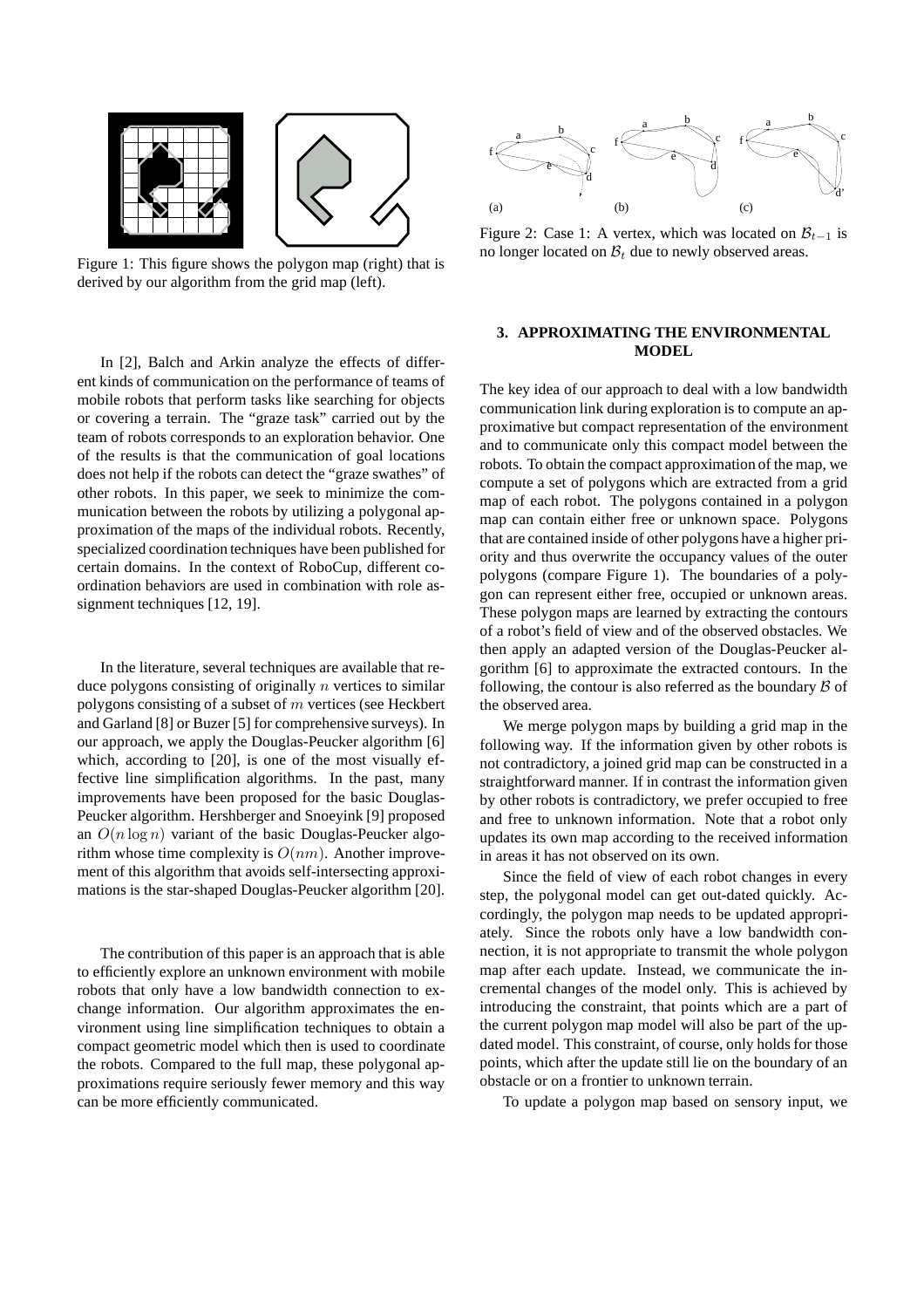

Figure 3: Case 2: All vertices of the approximation lie on the boundary  $B_t$  but the approximation gets inadequate anyway.



Figure 4: Case 3: A newly raised boundary (a)-(c) and a boundary which splits up into several new boundaries (d)- (f).

distinguish the following cases (see Figures 2-4):

- 1. Vertices of the polygonal approximation of the boundary  $B_{t-1}$  at time step  $t-1$  are no longer located on the boundary  $\mathcal{B}_t$  of the observed area in the current time step  $t$  (see Figure 2),
- 2. the boundary of the observed area can change in a way so that all points of the approximation are still located on the boundary but the approximation becomes inadequate anyway (see Figure 3), or
- 3. new boundaries can arise or a boundary can split up into several boundaries which are not connected anymore and which can be contained in the original boundary (see Figure 4).

To update the polygon map, we mark all vertices which lay on the boundary of the visible area  $B_{t-1}$  in the previous step  $t-1$  but do not lie on  $\mathcal{B}_t$  anymore. After that, we iteratively discard all points that have been marked and connect their former neighbors. After this step, all points that remain part of the approximation are located on  $B_t$ . In case points have been removed, we typically have to refine the approximation again to appropriately model the environment.

In the next step, we have to identify whether parts of the boundary  $\mathcal{B}_{t-1}$  have split up into several parts (like shown in Figure 4 (a)-(c) and (d)-(f)). This is achieved by labeling

the vertices of the polygon map with the number of the contour on which they are situated on  $B_t$ . Whenever two former neighboring vertices of the polygon map now have different labels, they are disconnected by discarding the edge between these vertices. To close all polygons again the robot traces the underlying contour  $B_t$  of each vertex v having less than two neighbors. The process for a vertex  $v$  stops when we find another vertex  $w$  on the underlying contour that also is part of the polygon map and has the same index as  $v$ . Each pair of vertices  $v$  and  $w$  is connected and so all polygons get closed again. In case,  $v$  is the only vertex still lying on the underlying contour  $B_t$ , a new arbitrary point  $w$  of the underlying contour is taken to close the approximation. This is also done for contours that are not yet approximated by any vertex of the new polygon map.

After this step, we can refine the new polygon map using the Douglas-Peucker algorithm by splitting up edges. Usually, the Douglas-Peucker algorithm inserts a new vertex having the biggest distance to its closest segment into its closest line segment. Since we work with sets of polygons, we would, according to the original Douglas-Peucker algorithm, split up the edge having the biggest segment-pointdistance of the polygon that has the maximum segmentpoint-distance of all polygons.

Figure 5 shows the evolution of the approximation process for a single robot exploring an unknown environment. In this figure, white areas outside as well as gray/light blue areas inside the polygon map correspond to inappropriately modeled terrain. Such an approximation is well-suited to be transmitted via a network, because it can be updated incrementally and the individual update steps can be realized with low space complexity.

#### **4. MULTI-ROBOT COORDINATION**

Our strategy for coordinating teams of mobile robots is based on the ideas of Burgard *et al.* [4]. Their approach spreads the robots over the environment by introducing a penalty for places already visited by the robots. In contrast to this, our algorithm works in a distributed manner. Instead of using a central component which selects target locations for all robots, our approach considers the decisions so far made by other robots. Whenever a robot selects a new target location, it broadcasts its decision to all other robots. From this point in time, the other robots incorporate this information into their plans by discounting this goal according to [4]. Our approach is described in Algorithm 1. In this formulation,  $V_{t'}$  refers to the cost of reaching target location  $t'$ from the current position of the robot. Our approach furthermore combines the polygonal maps of its team mates with its own world knowledge. Since data received from other robots have an approximative character, the robot only updates such parts of its own map using data received by other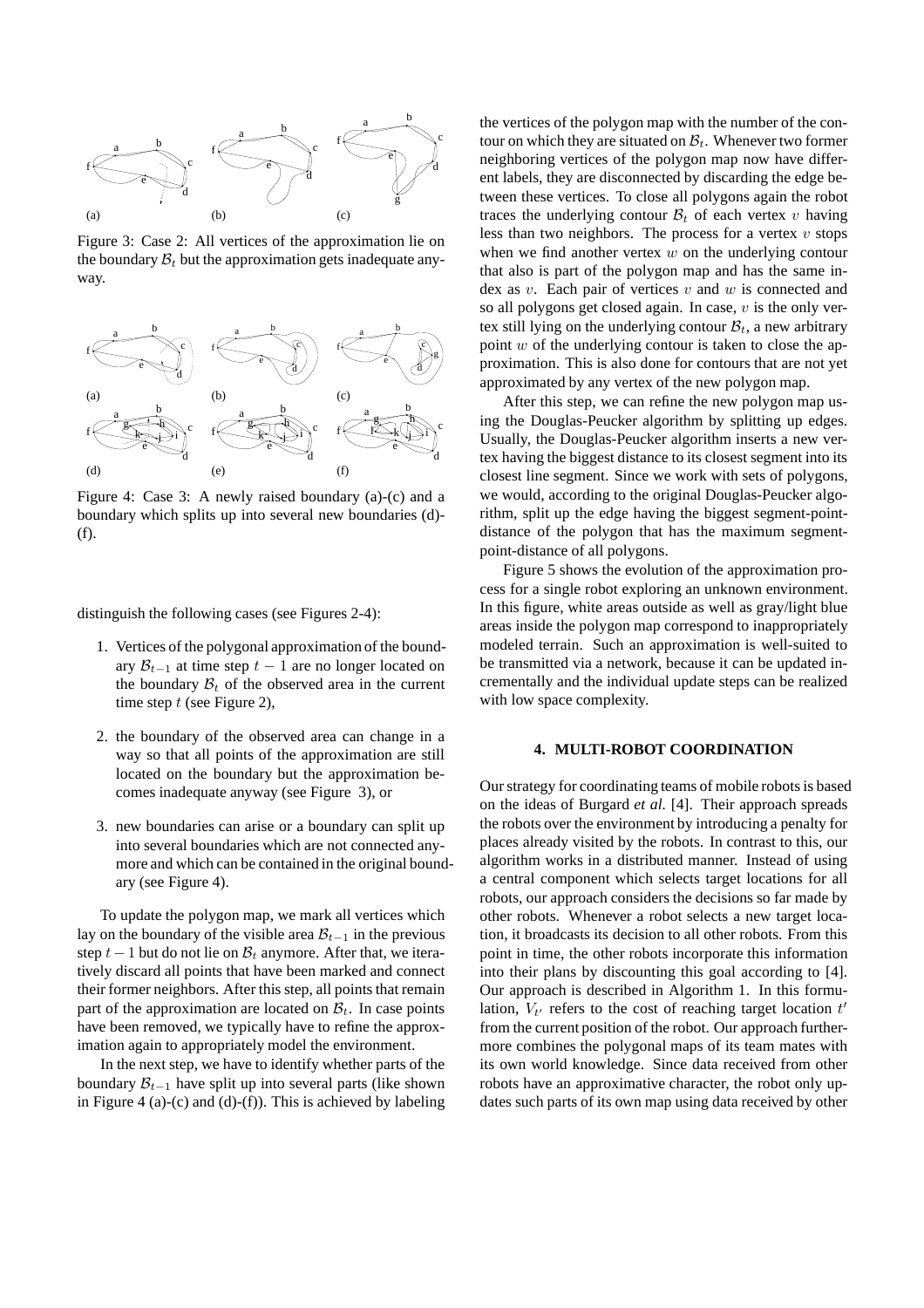

Figure 5: The approximation of the environmental model during exploration.

robots if the robot has not yet covered the corresponding area with its own sensor.

**Algorithm 1** Goal Assignment for Coordinated, Decentralized Multi-Robot Exploration using Polygons.

- 1: Compute the union of all polygonal maps received by the other robots and combine them with the own self explored environmental data.
- 2: Compute the possible goal locations based on the frontier (points that lead to unknown areas).
- 3: Set the utility  $U_t$  of potential targets to 1.
- 4: **for all** Received targets from other robots **do**
- 5: Reduce the utility of each target point  $t'$  in the visibility area according to  $U_{t'} \leftarrow U_{t'} - P(||t - t'||)$ .

### 6: **end for**

- 7: Determine the robot's target  $t$  which satisfies:  $t = \max_{t'} (U_{t'} - \beta \cdot V_{t'}).$
- 8: Broadcast the target  $t$  to all other robots.

Whenever a target point  $t'$  is selected for a robot, we reduce the utility of the adjacent goals in distance  $d$  from  $t'$  according to the probability  $P(d)$  that the robot's sensors will cover cells in distance d. In our approach, we approximated  $P(d)$  by

$$
P(d) = \begin{cases} 1.0 - \frac{d}{max\_range} & \text{if } d < max\_range \\ 0 & \text{otherwise} \end{cases} \tag{1}
$$

where *max\_range* is the maximum range reading provided by the range sensor.

Such a coordination technique is well-suited to spread the robots over the environment and to avoid that several robots approach the same target because it is the closest to its current location. Compared to the coordination scheme in [4], our coordination mechanism typically leads to longer exploration times. However, it is the only possibility to use the discounting technique in a decentralized way. The centralized approach needs a much higher bandwidth, since more information needs to be exchanged.

## **5. EXPERIMENTS**

The experiments described in this paper are designed to demonstrate the effectiveness of our environmental approximation to coordinate a team of robots using a low bandwidth network connection.

### **5.1. Influence of the Network Bandwidth on the Exploration Time**

In this experiment, we analyzed the dependency of the quality of the environmental approximation on the overall exploration time.

The central parameter that determines approximation quality is the split rate (SR). With this parameter, we determine an upper bound for the number of edge splits per second. So when we have a SR of 0.04 the robot performs at most one edge split every 25 seconds. Edge splits are not performed when the approximation of the robot is appropriate meaning that the approximation error is equal to zero.

Figure 6 depicts how exploration time for coordinated robots decreases when the quality of the approximation (and thus the network bandwidth) increases. In these plots, we compare the performance of the original centralized coordination approach presented by Burgard *et al.* [4] to our decentralized approach. It furthermore compares our method to an adapted version of the centralized approach, which uses our decentralized coordination. It is important to note that the decentralized coordination leads to worse results than the original centralized approach, since the target assignment process is done in a decentralized way. Only a centralized coordination technique has the ability to choose that robot-target tuple that provides the (globally) highest expected utility. The decentralized method used throughout this paper is necessary to keep the communication costs low. The relative advantage of the original coordination mechanism compared to the decentralized variant increases with the number of robots. Figure 6 demonstrates that for an increasing communication link bandwidth the performance of our approach converges towards the performance of the decentralized coordination approach without polygonal approximations and bandwidth restrictions.

#### **5.2. Comparison to Other Approaches**

In the second experiment, we compared our approach to the coordination technique presented by Burgard *et al.* [4], which uses an unrestricted communication link. In their approach, the environmental model needs to be integrated by each robot of the team and the sensor information of all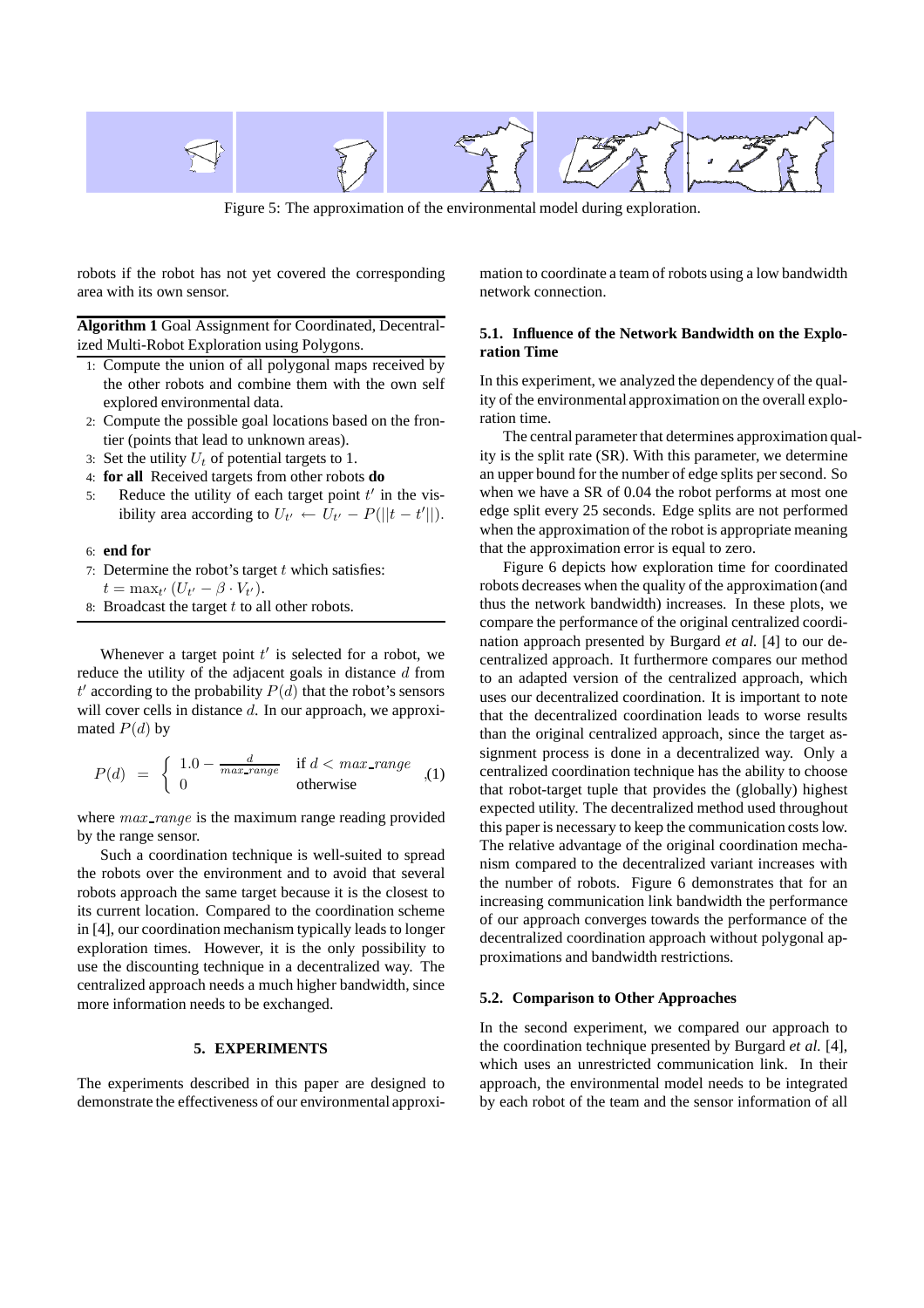

Figure 6: Exploration time for different split rates (approximation qualities) and numbers of robots. The plot in the first row shows the result for 3 robots in an unstructured environment and the second row depicts the evolution for 5 robots in a corridor environment.

robots need to be transmitted to all other robots. In scenarios with a huge amount of robots, this causes a huge amount of network traffic.

Our decentralized coordination method is derived from the centralized coordination technique in [4] and was adapted to our underlying representation and to the bandwidth restrictions. Thus, the original approach with unlimited communication describes a lower bound for our algorithm. This is illustrated in Figure 6. As can be seen from this experiment, even with low bandwidth connections, which allow to transmit around 7.500 integers per second and robot, a similar coordination result can be achieved compared to the centralized coordination approach which requires a network bandwidth of about 200.000 integers per second.

#### **5.3. Analyzing the Network Traffic**

In this experiment, we analyzed the network traffic. In particular, we analyzed which kinds of data packages occurred and what was their share compared to the full amount of network traffic.

In our approach, different kinds of data packages need to be sent via the communication link. In our current implementation, we use target point transmissions (TPT) to publish chosen target locations to robots with lower priority. Edge split packages (ES) refer to the situation, in which an edge of the approximation is refined. A broken boundary package (B) is sent via the network if the boundary splits up to several small boundaries and the emerged points data package (EP) is used to describe a newly detected object (see Section 3, case 3). Finally, the vanished points pack-

| <b>SR</b> | TPT $(\% )$ | ES(%) | B(%)  | VP (%) | EP(%) |
|-----------|-------------|-------|-------|--------|-------|
| 0.04      | 31.12       | 19.82 | 11.32 | 6.16   | 31.58 |
| 0.05      | 29.00       | 23.06 | 13.51 | 5.45   | 28.97 |
| 0.07      | 25.68       | 26.89 | 15.25 | 5.37   | 26.81 |
| 0.1       | 22.00       | 36.09 | 16.02 | 4.54   | 21.35 |
| 0.2       | 16.77       | 52.52 | 14.24 | 3.90   | 12.58 |
|           | 5.62        | 78.95 | 3.46  | 9.52   | 2.45  |
| 5         | 1.56        | 79.90 | 0.26  | 17.78  | 0.50  |
| 10        | 1.01        | 78.57 | 0.04  | 19.97  | 0.41  |
| 15        | 0.85        | 78.14 | 0.03  | 20.68  | 0.29  |
| 20        | 0.77        | 77.99 | 0.02  | 20.93  | 0.28  |
| 25        | 0.76        | 77.88 | 0.02  | 21.05  | 0.30  |

Table 1: The relative network traffic introduced by the different packages for different approximation refinement frequencies (SR).

age (VP) corresponds to the situation, in which a point is removed from approximation. To identify a point or edge in the approximation, we use unique IDs and each point is represented by two integer values.

Table 1 depicts the relative network traffic caused by the different data packages. It demonstrates, that in case of low approximation refinement frequencies (SR) the transmission of the goal points causes a high amount of the overall traffic (33.12%), whereas this can be neglected in case of high refinement rates.

To give a more quantitative evaluation of the caused traffic, we compared the used bandwidth of our approach to the centralized coordination approach. Using this technique, each robot transmits its full laser range sweeps to the other robots. This ensures, that all robots have the same world knowledge. Using a broadcast network, the overall network traffic grows linearly in the number of robots. Figure 7 depicts the overall network traffic caused by both approaches exploring the same environment. As can be seen, our approach clearly outperforms the other technique. Even in the case of high approximation refinement rates, our approach requires only a fragment of the network traffic compared to the centralized coordination algorithm.

#### **5.4. Approximation Error**

The last experiment in this paper is designed to illustrate the approximation error of our approach compared to a nondistributed algorithm, which integrates all sensor measurements into one central map.

The approximation error and thus the quality of an approximation directly depends on the SR whereas the higher the SR the lower is the average approximation error (see Table 2).

Figure 8 depicts the approximation error of our polygo-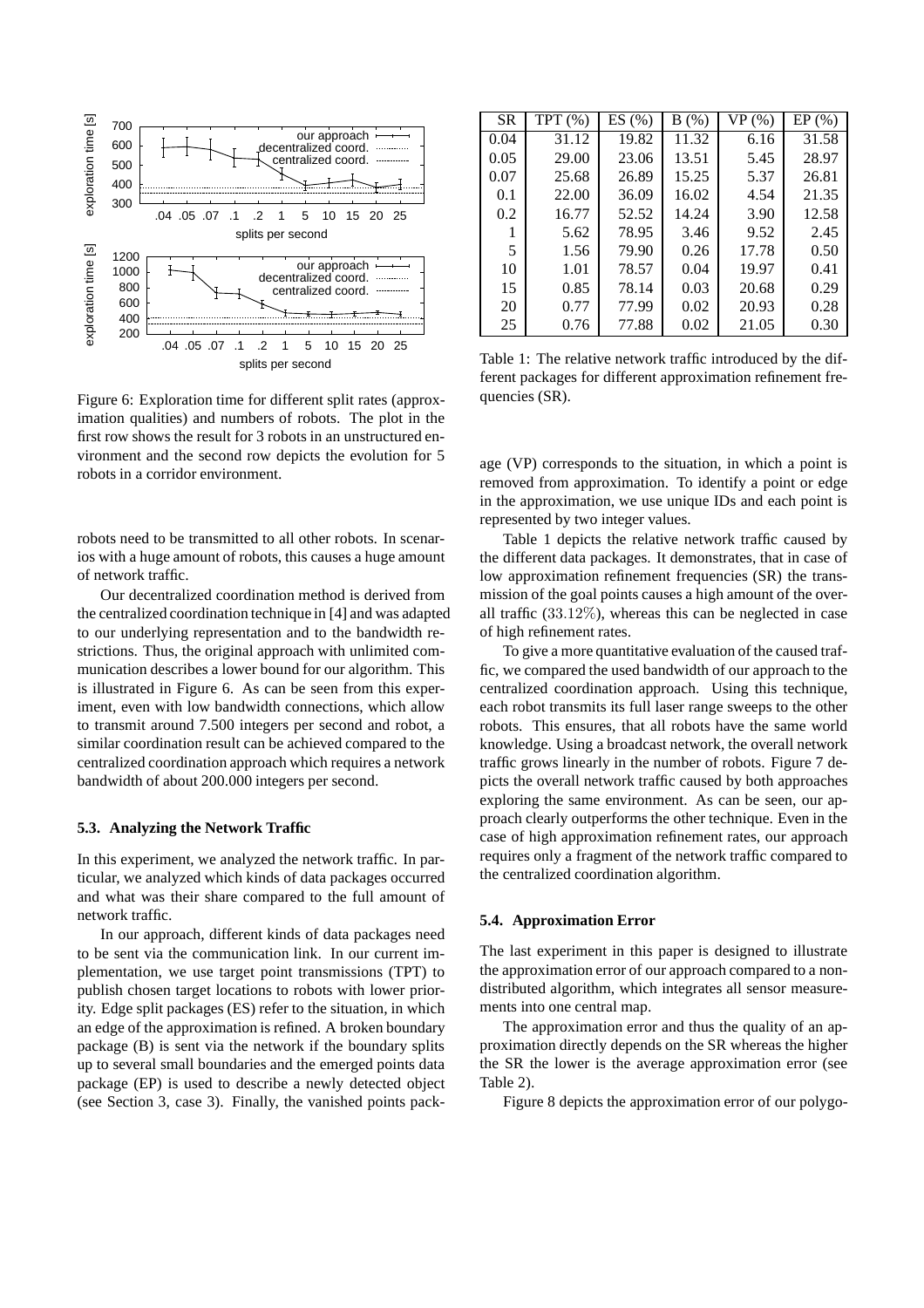

Figure 7: Comparison of network traffic amounts for the polygonal approach (for different approximation qualities) and for classical approaches transmitting raw sensor data for two robots.

|    | <b>Splits per Second   Avg. Approximation Error</b> |
|----|-----------------------------------------------------|
| 01 | 8.92 %                                              |
|    | 0.86%                                               |
| 10 | $0.19\%$                                            |

Table 2: Low communication rates lead to high approximation errors and vice versa.

nal maps for two different approximation refinement rates. The plot in the first row depicts the error in case of a refinement rate of 10 refinement operations per second. As can be seen, the error is quite small. Whenever the robot observes a huge amount of so far unknown terrain, the approximation error increases. As can be seen from the figure, the error is typically reduced within a few steps. Compared to that, the error using a low bandwidth connection (see second row of Figure 8), which allows 0.1 refinements per second, is bigger. Furthermore, it takes much longer to correct the error compared to the faster connection.

## **6. CONCLUSIONS**

In this paper, we presented a distributed approach to multirobot coordination for systems with reliable but limited bandwidth connections. To deal with low bandwidth networks, we approximate the maps communicated between the robots by polygonal representations. We also describe an incremental scheme for updating the polygons whenever the map has been extended. Finally, we proposed a distributed approach to assign targets to robots.

Our approach has been implemented and tested in extensive simulation runs. The results reveal that our algorithm can efficiently coordinate teams of mobile robots even under severe bandwidth restrictions. One finding is that there is no significant difference to decentralized approaches assuming unlimited bandwidth when each robot broadcasts only very little information in each step.



Figure 8: Approximation error during exploration for (top image) high and low (bottom image) communication bandwidth.

# **Acknowledgment**

This work has partly been supported by the German Research Foundation (DFG) under contract number SFB/TR-8 (A3) and by the EC under contract number FP6-004250- CoSy and FP6-IST-027140-BACS.

#### **7. REFERENCES**

- [1] D. Apostolopoulos, L. Pedersen, B. Shamah, K. Shillcutt, M.D. Wagner, and W.R.L. Whittaker. Robotic antarctic meteorite search: Outcomes. In *Proc. of the IEEE Int. Conf. on Robotics & Automation (ICRA)*, pages 4174–4179, 2001.
- [2] T. Balch and R.C. Arkin. Communication in reactive multiagent robotic systems. *Journal of Autonomous Robots*, 1(1):27–52, 1994.
- [3] W. Burgard, M. Moors, D. Fox, R. Simmons, and S. Thrun. Collaborative multi-robot exploration. In *Proc. of the IEEE Int. Conf. on Robotics & Automation (ICRA)*, 2000.
- [4] W. Burgard, M. Moors, C. Stachniss, and F. Schneider. Coordinated multi-robot exploration. *IEEE Transactions on Robotics and Automation*, 2005. To appear.
- [5] L. Buzer. A survey and a new competitive method for the planar min-# problem. *CoRR*, cs.CG/0209007, 2002.
- [6] D.H. Douglas and T.K. Peucker. Algorithms for the reduction of the number of points required to represent a digitized line or its caricature. *The Canadian Cartographer*, 10(2):112–122, 1973.
- [7] B.P. Gerkey and M.J. Matarić. Sold! auction methods for multirobot coordination. *IEEE Transactions on Robotics and Automation*, 18(5):758–768, 2002.
- [8] P.S. Heckbert and M. Garland. Survey of polygonal surface simplification algorithms. Technical report, School of Computer Science, Carnegie Mellon University, Pittsburgh, May 1997.
- [9] J. Hershberger and J. Snoeyink. An  $O(n \log n)$  implementation of the douglas-peucker algorithm for line simplification. In *SCG '94: Proceedings of the tenth annual symposium on Computational geometry*, pages 383–384. ACM Press, 1994.
- [10] A. Howard, M.J. Matarić, and S. Sukhatme. An incremental deployment algorithm for mobile robot teams. In *Proc. of the IEEE/RSJ Int. Conf. on Intelligent Robots and Systems (IROS)*, 2002.